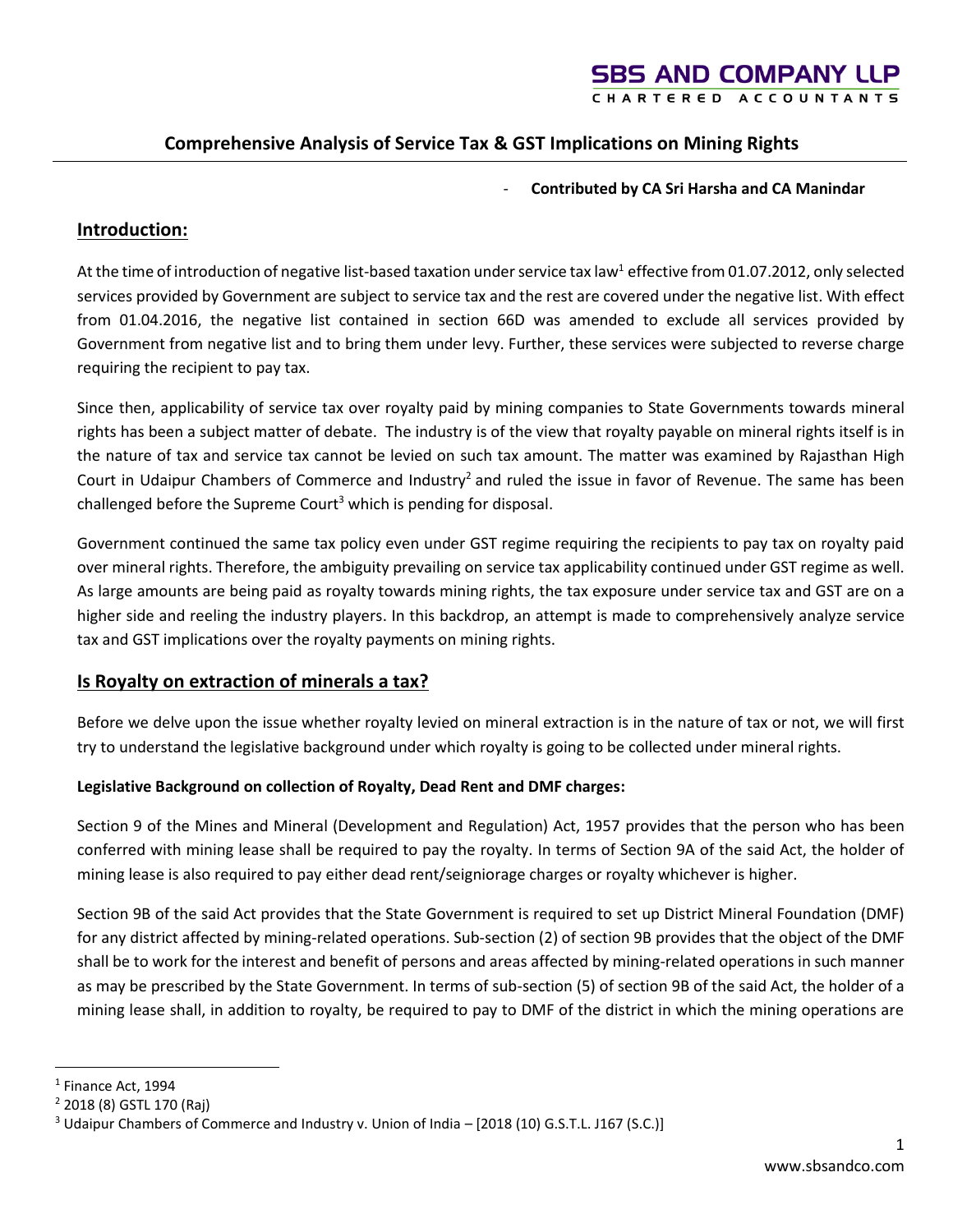carried out, on an amount equivalent to such percentage of the royalty paid (not exceeding 1/3rd of such royalty) as may be prescribed.

Section 15 of the said Act provides that the State Government is empowered to make rules for grant of quarry leases, mining leases or other mineral concessions in respect of minor minerals and the purposes connected therewith. Subsection (1A) of the said section provides that such rules shall also provide for various matters listed thereunder which include the fixing and collection of rent, royalty, fees, dead rent, fines and other charges. Under the said Act, Central Government retains the power to make rules in connection with all other minerals.

### **Meaning of the words 'Royalty', 'Dead Rent' and 'DMF Charges':**

Therefore, granting of mining rights over minerals are subject to royalty, dead rent (seigniorage) and DMF charges. Though all of them are charges collected in relation to mining, there is subtle difference between them which is explained as under:

*The word "royalties" signifies, in mining leases, that part of the reddendum which is variable, and depends upon the quantity of minerals gotten or the agreed payment to a patentee on every article made according to the patent. Rights or privileges for which remuneration is payable in the form of a royalty.* {Stroud's Judicial Dictionary of Words and Phrases (Sixth Edition, 2000, Vol.3, page 2341)}

Since the mining lease confers upon the lessee the right not merely to enjoy the property as under an ordinary lease but also to extract minerals from the land and to appropriate them for his own use or benefit, in addition to the usual rent for the area demised, the lessee is required to pay a certain amount in respect of the minerals extracted proportionate to the quantity so extracted. Such payment is called 'royalty'.

It may, however, be that the mine is not worked properly so as not to yield enough return to the lessor in the shape of royalty. In order to ensure for the lessor a regular income, regardless of whether the mine is worked or not, a fixed amount is provided to be paid to him by the lessees. This is called 'dead rent'.

'Dead rent' is calculated on the basis of the area leased, while 'royalty' is calculated on the quantity of minerals extracted or removed. Thus, while dead rent is a fixed return to the lessor, royalty is a return which varies with the quantity of minerals extracted or removed<sup>4</sup>. It is because of this reason, Section 9A of the Mines and Mineral (Development and Regulation) Act, 1957 provides that the holder of mining lease is also required to pay either dead rent/seigniorage charges or royalty whichever is higher.

DMF charges are collected as a percentage of royalty paid which is earmarked to work for the interest and benefit of persons and areas affected by mining-related operations. With this understanding of the terms 'Royalty', 'Dead Rent', 'Seigniorage Charges', we will examine the service tax/GST implications collectively by referring to these payments as royalty.

<sup>&</sup>lt;sup>4</sup> In D.K. Trivedi & Sons, and Ors. v. State of Gujarat and Ors 1986 (Supp) SCC 20, the distinction between 'Royalty' and 'Dead Rent' is explained in the above manner. The authors recommend reading of the above judgment for more clarity.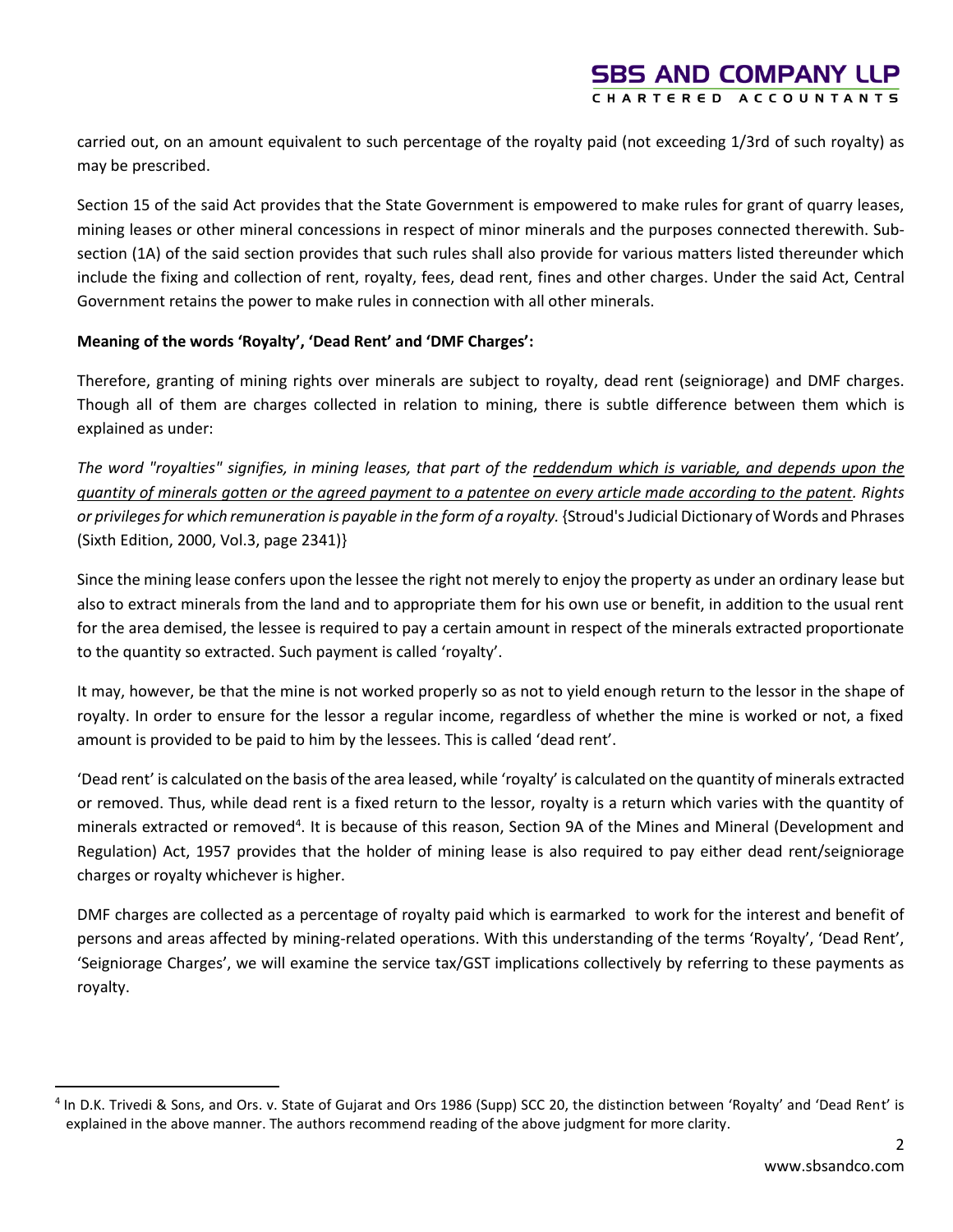#### **Fields of Legislation under Seventh Schedule of Constitution:**

The issue whether royalty is a tax has been examined by the courts whenever a challenge was made against a tax or cess that was proposed by State Governments on the royalty paid towards mining leases. In view of this reason, let us now understand the fields of legislation under Seventh Schedule of Constitution.

| <b>Entry</b>           | <b>Description</b>                                                                                                                                                                                               |
|------------------------|------------------------------------------------------------------------------------------------------------------------------------------------------------------------------------------------------------------|
| Entry 54 of Union List | Regulation of mines and mineral development to the extent to which such regulation and<br>development under the control of the Union is declared by Parliament by law to be<br>expedient in the public interest. |
| Entry 23 of State List | Regulation of mines and mineral development subject to the provisions of List I with<br>respect to regulation and development under the control of the Union.                                                    |
| Entry 50 of State List | Taxes on mineral rights subject to any limitations imposed by Parliament by law relating<br>to mineral development.                                                                                              |

In view of the above reproduced fields of legislation under seventh schedule, entry 54 of Union List provides that Parliament is entitled to make law to regulate mineral and mines development. Further, entry 23 of State List provides power to State Legislature to make law to regulate mineral and mines development in the absence of any law from the Parliament. Entry 50 of State List confer power on State Legislature to make a law to levy of taxes on mineral rights subject to limitations if any imposed by Parliament. Thus, the powers of State Legislature in so far as regulation and taxation of mineral rights is subject to power of Parliament.

### **In the matter of India Cement Ltd v. State of Tamil Nadu<sup>5</sup> :**

In the above case, the Honourable Supreme Court considered the issue whether royalty paid on extract minerals is a tax or not in order to examine whether levy of cess on royalty is within the competence of State Legislature. Section 115 of the Madras Panchayats Act, 1958 provided for levy of a local cess at the rate of 45 paise on every rupee of land revenue payable to Government in respect of any land. An explanation to the said section provides that the term 'land revenue' is defined to mean public revenue due on land and includes water cess payable to the Government for water supplied or used for the irrigation of land, royalty, lease amount or other sums payable to the Government in respect of land held direct from the Government on lease or licence. In view of this explanation, cess is intended to be levied on royalty for mineral rights also by considering it as land revenue.

It was argued on behalf of the State of Tamil Nadu that the language of Entries 23 and 50 in List II clearly subjects the authority or jurisdiction on the State Legislature to any enactment made by the Parliament. Entry 23 talks of regulation and Entry 50 talks of taxes on mineral rights. It therefore could not be disputed that if the cess imposed under section 115 of the Madras Village Panchayat Act is a cess or tax on minerals then that jurisdiction could be exercised by the State

<sup>5</sup> 1990 AIR 85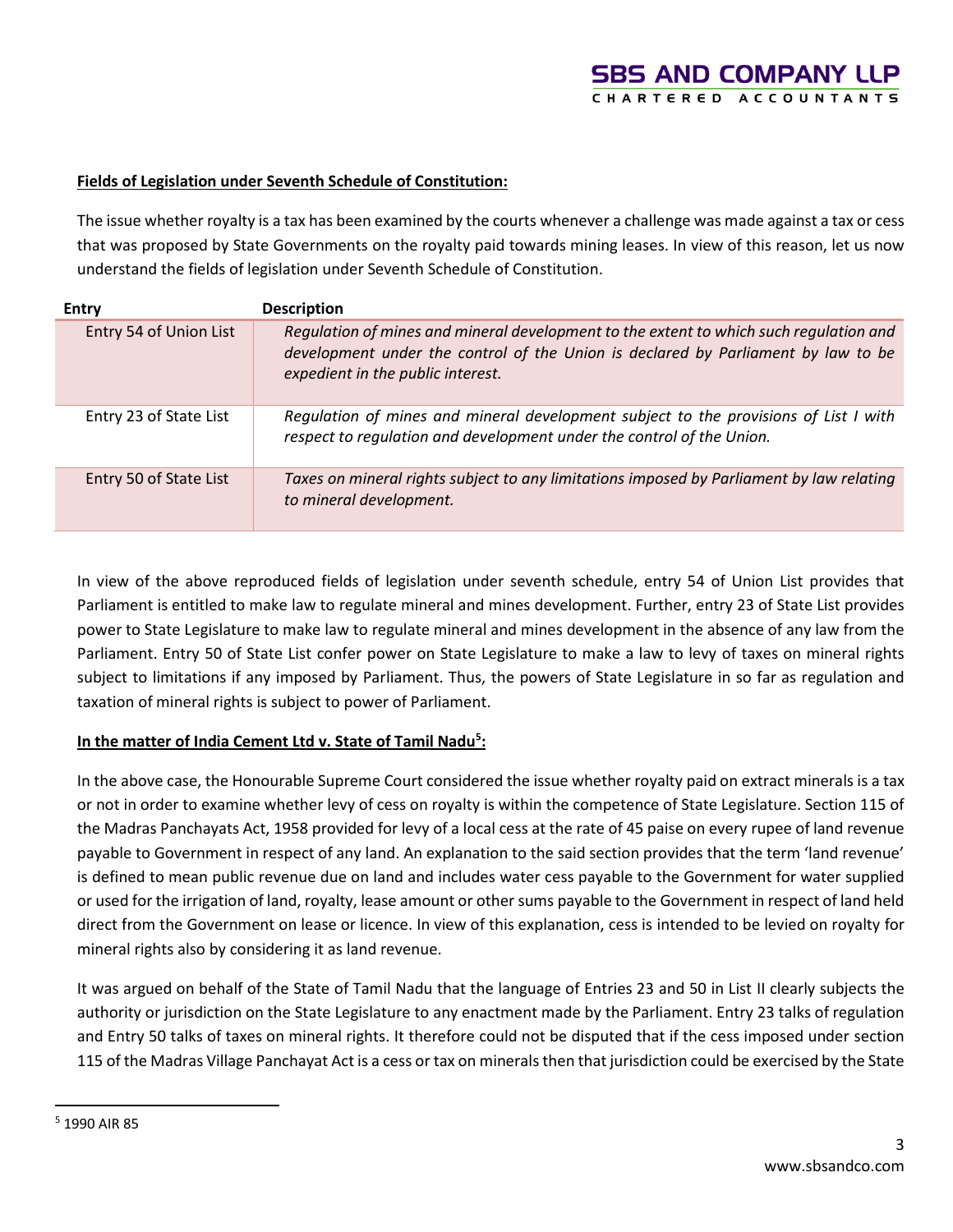Legislature subject to the law enacted by the Parliament. The Parliament in Section 9(1) of the Mines and Minerals (Regulation and Development) Act, 1957 has fixed the limits of royalty on the mining rights. It was therefore contended on behalf of the State that in fact what is imposed under Section 115 is not a cess on the mining rights or on royalty but is a tax on land which clearly falls within the authority of the State legislature in Entry 49 of List II.

In this context, while examining the validity of the local cess on royalty, the seven-member bench of the Supreme Court held as under:

*In any event, royalty is directly relatable only to the minerals extracted and on the principle that the general provision is excluded by the special one, royalty would be relatable to entries 23 & 50 of list II, and not entry 49 of list II. But as the fee is covered by the Central power under entry 23 or entry 50 of list II, the impugned legislation cannot be upheld. Our attention was drawn to a judgment of the High Court of Madhya Pradesh in Miscellaneous Petition No. 410/83--M/s Hiralal Rameshwar Prasad & Ors. v. The State of Madhya Pradesh & Ors., which was delivered on 28th March, 1986 by a Division Bench of the High Court. J.S. Verma, Acting Chief Justice, as His Lordship then was, held that development cess by s. 9 of the Madhya Pradesh Karadhan Adhiniyam, 1982 is ultra vires. It is not necessary in the view taken by us, and further in view that the said decision is under appeal in this Court, to examine it in detail. In the aforesaid view of the matter, we are of the opinion that royalty is a tax, and as such a cess on royalty being a tax on royalty, is beyond the competence of the State Legislature because s. 9 of the Central Act covers the field and the State Legislature is denuded of its competence under entry 23 of list II. In any event, we are of the opinion that cess on royalty cannot be sustained under entry 49 of list II as being a tax on land. Royalty on mineral rights is not a tax on land but a payment for the user of land. (para 34)*

*Whether royalty is a tax is not very material for the purpose of determination of this question in this case. It is admitted that royalty is charged on the basis of per unit of minerals extracted. It is no doubt true that mineral is extracted from the land and is available, but it could only be extracted if there are three things: (1) Land from which mineral could be extracted. (2) Capital for providing machinery, instruments and other requirements. (3) Labour It is therefore clear that unit of charge of royalty is not only land but land + Labour + Capital. It is therefore clear that if royalty is a tax or an imposition or a levy, it is not on land alone but it is a levy or a tax on mineral (land), labour and capital employed in extraction of the mineral. It therefore is clear that royalty if is imposed by the Parliament it could only be a tax not only on land but no these three things stated above*

*It is not in dispute that the cess which the Madras Village Panchayat Act proposes to levy is nothing but an additional tax and originally it was levied only on land revenue, apparently land revenue would fall within the scope of entry 49 but it could not be doubted that royalty which is a levy or tax on the extracted mineral is not a tax or a levy on land alone and if cess is charged on the royalty it could not be said to be a levy or tax on land and therefore it could not be upheld as imposed in exercise of jurisdiction under Entry 49 List II by the State Legislature. Thus it is clear that by introducing this explanation to Section 115 clause (1) widening the meaning of word 'land revenue' for the purposes of Section 115 and 116. When the Legislature included Royalty, it went beyond its jurisdiction under entry 49 List II and therefore clearly is without the authority of law. But this also may lead to an interesting situation. This cess levied under Section 115 of the Madras Village Panchayat Act is levied for purposes indicated in the scheme of the Act and it was intended to be levied on all the lands falling within the area but as this cess on royalty is without the authority the result will be that the cess is levied so far as lands other than the lands in which mines are situated are concerned but lands where mines are situated this levy of cess is not in accordance with that law. This anomaly could have been averted if the Legislature*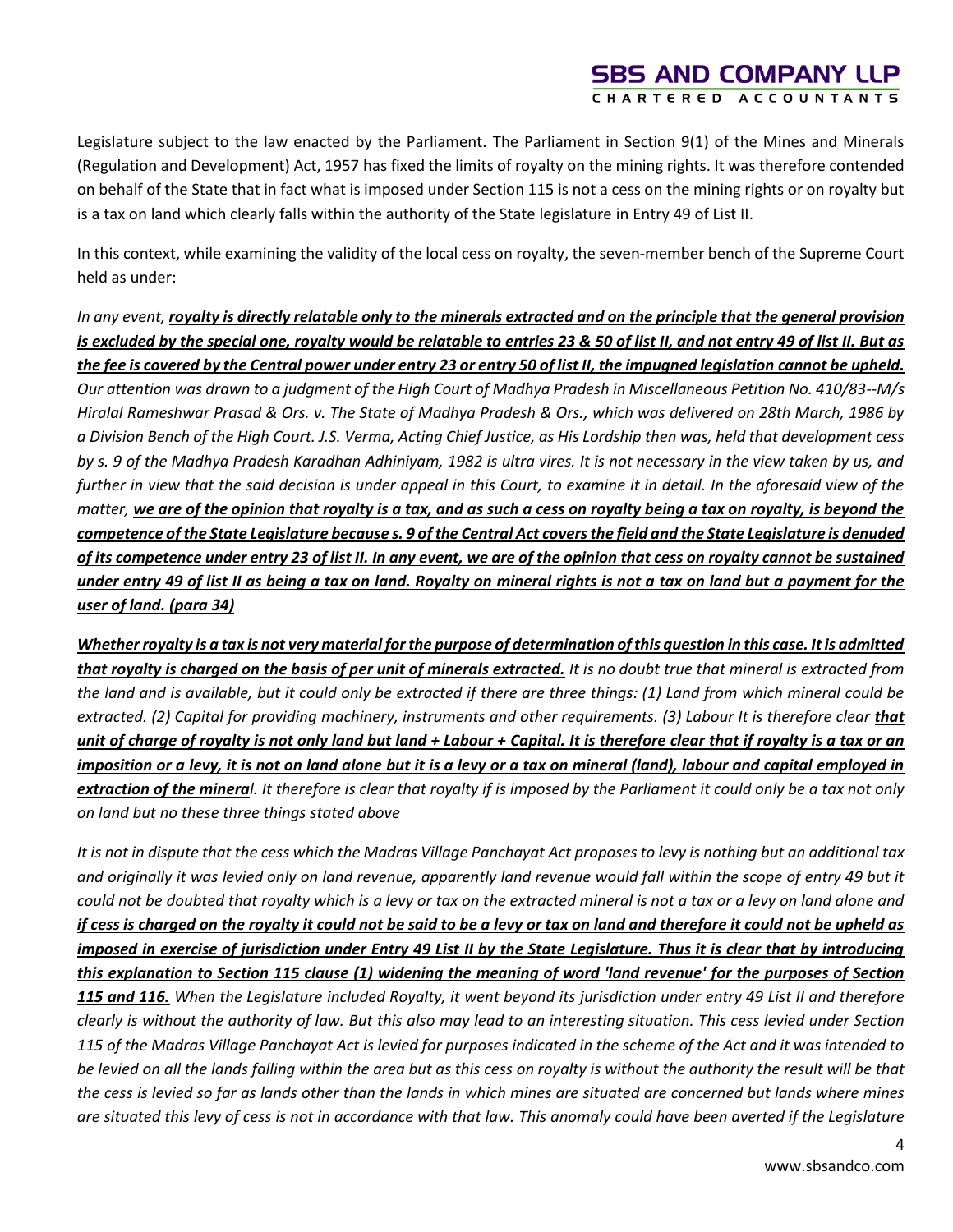*in this explanation had used words 'surface rent' in place of royalty. Even if the lands where mines are situated and which are subject to licence and mining leases even for those lands there is a charge on the basis of the surface of the land which is sometimes described as surface rent or sometimes also as 'dead rent'. It could not be doubted that if such a surface rent or dead rent is a charge or an imposition on the land only and therefore will clearly fall within the purview of entry 49 List II and if a cess is levied on that it will also be justified as tax on land falling within the purview of entry 49 and it will also be uniform as this cess would be levied in respect of the lands irrespective of the fact as to whether the land is one where a mine is situated or land which is only used for other purposes for which land revenue is chargeable*

### **(emphasis supplied)**

In view of the above excerpts of the decision of Honourable Supreme Court in the case of India Cements (supra), the following are the key findings:

- Entry 23 of List II of seventh schedule confer power on State to regulate mines and mineral development. Further entry 50 of List II of seventh schedule confer power on State to impose taxes on mineral rights. Both these entries are subject to limitations if any imposed by Parliament by law relating to mineral development. Entry 54 of the List I confer power on Centre towards regulation of mines and mineral development and exercising this power, Parliament by law made Mines and Mineral (Development and Regulation) Act, 1957. As Parliament has made a law on mines and mineral development, the power of the State under entry 23 and entry 50 of List II is limited and is subject to law made by Parliament.
- The Supreme Court held that royalty is directly relatable only to the minerals extracted and on the principle that the general provision is excluded by the special one, royalty would be relatable to entries 23 & 50 of list II, and not entry 49 of list II. But as the fee is covered by the Central power, the impugned legislation of State cannot be upheld.
- The Supreme Court under para 34 opined that cess on royalty cannot be sustained under entry 49 of list II as being a tax on land. *Royalty on mineral rights is not a tax on land but a payment for the user of land*. Having said this, in the same para the Supreme Court used the expression *"we are of the opinion that royalty is a tax, and as such a cess on royalty being a tax on royalty, is beyond the competence of the State Legislature because s. 9 of the Central Act covers the field".*

Thus, under para 34 of the decision, the seven-member bench of the Supreme Court on one side held that Royalty on mineral rights is not a tax on land but is a payment for use of land. On the other side, in the same para, under the above quoted words, the court opined that royalty is a tax. Thus, the judgment appears to self-contradictory. Subsequently, various other decisions that after this judgment followed this judgment and concluded that royalty is a tax.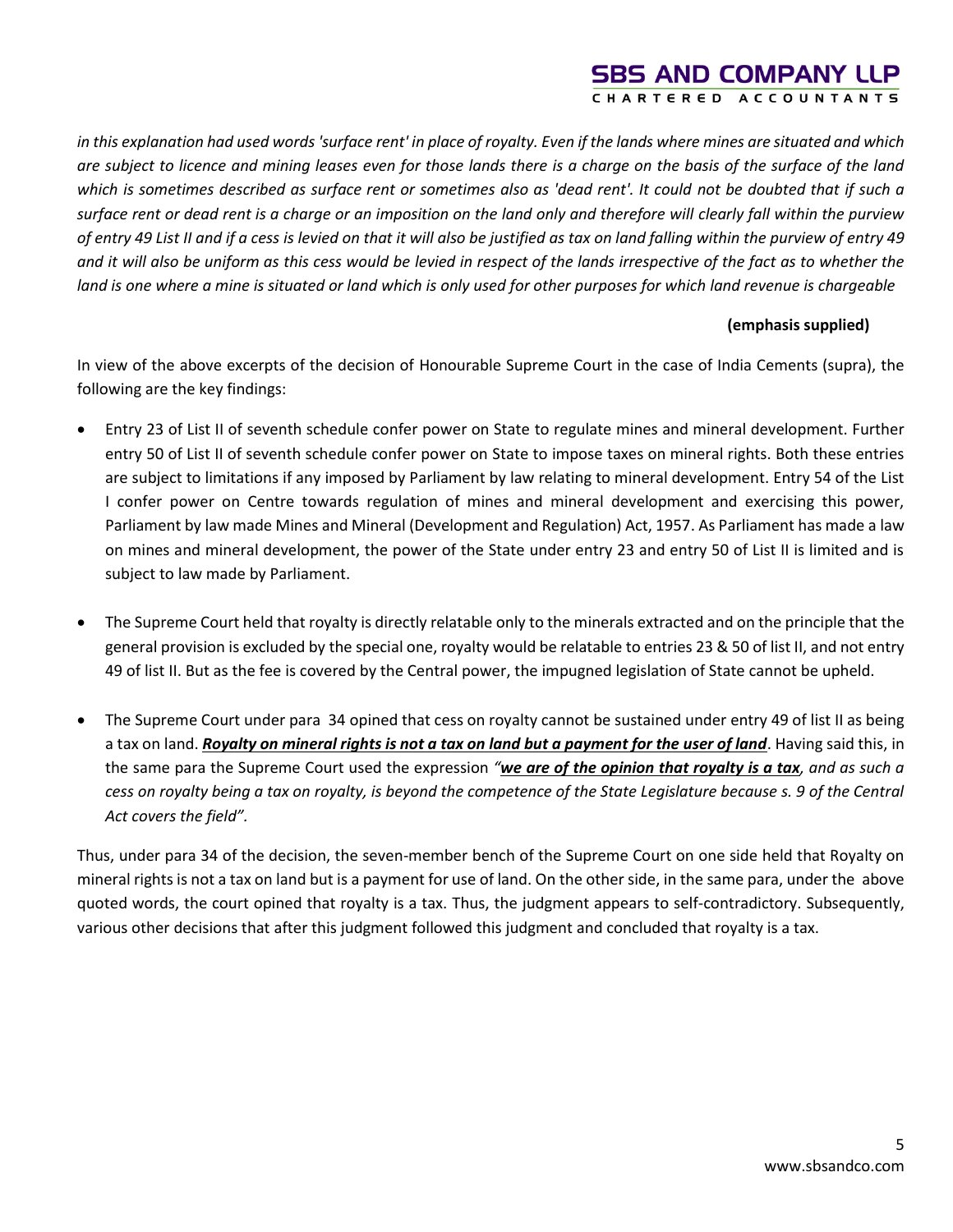### **In the matter of State of West Bengal vs Kesoram Industries Limited and Others<sup>6</sup> :**

In this case, the issue whether cesses can be levied by State Governments on coal, brick earth and minor minerals came up for consideration. In the said decision, the five-member bench of Supreme Court took a view that in the decision of India Cement (supra), there was an error in drafting the judgement either attributable to stenographer's devil or to sheer inadvertence. The court opined that majority wished to say and in fact said is 'cess on royalty is a tax' but not 'royalty is a tax'. The relevant extracts of the Judgement is reproduced as under:

#### *(A version from main issue) Royalty, if tax?*

*We Would like to avail this opportunity for pointing out an error, attributable either to a stenographer's devil or to sheer inadvertence, having crept into the majority judgment in India Cement Ltd.'s case (supra). The error is apparent and only needs a careful reading to detect. We feel constrained - rather duty-bound - to say so, lest a reading of the judgment containing such an error - just an error of one word - should continue to cause the likely embarrassment and have adverse effect on the subsequent judicial pronouncements which would follow India Cement Ltd.'s case, feeling bound and rightly, by the said judgment having the force of pronouncement by seven-Judges Bench. Para 34 of the report reads as under : "In the aforesaid view of the matter, we are of the opinion that royalty is a tax, and as such a cess on royalty being a tax on royalty, is beyond the competence of the State legislature because Section 9 of the Central Act covers the field and the State legislature is denuded of its competence under Entry 23 of List II. In any event, we are of the opinion that cess on royalty cannot be sustained under Entry 49 of List II as being a tax on land.*

*Royalty on mineral rights is not a tax on land but a payment for the user of land."(underlining by us) In the first sentence the word 'royalty' occurring in the expression - 'royalty is a tax', is clearly an error. What the majority wished to say, and has in fact said, is - 'cess on royalty is a tax'. The correct words to be printed in the judgment should have been 'cess on royalty' in place of 'royalty' only. The words 'cess on' appear to have been inadvertently or erroneously omitted while typing the text of judgment. This is clear from reading the judgment in its entirety. Vide para 22 and 31, which precede para 34 above said, their Lordships have held that 'royalty' is not a tax. Even the last line of para 34 records 'royalty on mineral rights is not a tax on land but a payment for the user of land'. The very first sentence of the para records in quick succession '......as such a cess on royalty being a tax on royalty, is beyond the competence of the State legislature...'. What their Lordships have intended to record is '......that cess on royalty is a tax, and as such a cess on royalty being a tax on royalty is beyond the competence of the State Legislature....'. That makes correct and sensible reading, A doubtful expression occurring in a judgment, apparently by mistake or inadvertence, ought to be read by assuming that the Court had intended to say only that which is correct according to the settled position of law, and the apparent error should be Ignored, far from making any capital out of it, giving way to the correct expression which ought to be Implied or necessarily read in the context, also having regard to what has been said a little before and a little after.*

#### *(emphasis supplied)*

Thus, the five-member bench of Supreme Court in the case of State of West Bengal vs. Kesoram Industries Limited and Others (supra) doubted the seven-member bench decision of Supreme Court in the case of India Cements (supra) on the point whether the said decision has held that royalty is a tax.

<sup>6</sup> Appeal (civil) 1532 of 1993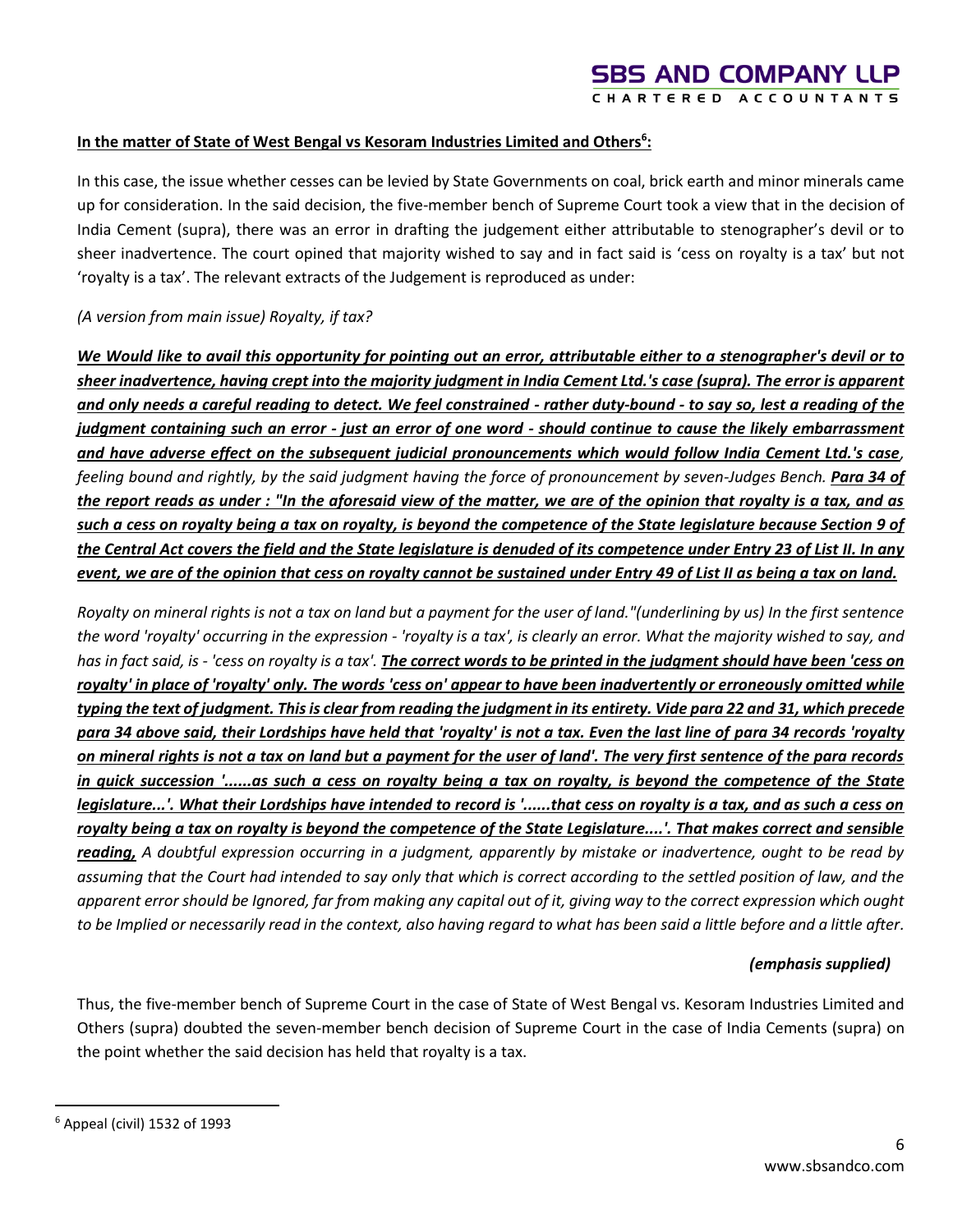# **SBS AND COMPANY LLP**

CHARTERED ACCOUNTANTS

In view of this reason, subsequently, in order to examine whether seven-member bench in India Cements (supra) held that royalty is a tax or otherwise, the Supreme Court, in the case of Mineral Area Development Authority etc vs. Union of India & Ors<sup>7</sup>, referred the matter to nine-member bench. Thus, what has been referred to the nine-member bench of Supreme Court is on the point whether the seven-member bench in the case of India Cements (supra) opined that royalty is a tax or otherwise as doubted by the five-bench of Supreme Court in the case of Kesoram Industries Limited (supra).

Having said this, it is also worth to note the issues involved and the eventual outcome of five-member bench decision of Supreme Court in the case of Kesoram Industries Limited (supra). In this case a batch of matters raising few questions of constitutional significance centering around Entries 52, 54 and 97 in List I and Entries 23, 49, 50 and 66 in List II of the Seventh Schedule to the Constitution of India as also the extent and purport of the residuary power of legislation vested in the Union of India. In the said case, one of the issues involved was the power of State Legislation to impose cesses on coal bearing land. The Supreme Court held that royalty paid may not be tax under common parlance but going by the definition of 'taxation' under article 366(28) of our Constitution, royalty payable on extraction of minerals being in the nature of statutory impost come under the purview of taxation. The relevant extracts are as under:

# *"Such a question may not strictly arise for consideration in this case as royalty is a statutory impost. Royalty stricto sensu and in common parlance may not be a tax.*

### *But having regard to the definition of taxation contained in Clause 28 of Article 366 of the Constitution of India, there may not be any dispute that royalty being a statutory impost would come within the purview thereof.*

*A royalty may not be a tax in its usual sense as has been held in Quarry Owners' Association v. State of Bihar and Ors. [(2000) 8 SCC 655] but the question as to whether it will come within the purview of Clause 28 of Article 366 of the Constitution of India or not has not been considered in any of the judgments.*

*The Second Schedule appended to the 1957 Act states that the royalty would be payable at the rates specified on each tonne of coal. It is, therefore, a levy on the extraction or produce by weight. When the cess is levied on the royalty, the levy, which remains on extraction by weight, is enhanced or incremented. It is, thus, an incremental addition to the*  royalty. Its nature and character is the same as that of royalty. **The value of the coal or for that matter of green tea has** *a direct nexus with the weight thereof. Thus, there may not be any significant distinction in principle between the levy in India Cement's case and levy in the present one.*

*The rate of royalty etc. under the 1957 Act is fixed by the statute and not by agreement between the parties. Rate of royalty may be revised subject to the limitation contained in Sub-section (3) of Section 9 of the 1957 Act in respect whereof the lessees have no say in the matter. Even the principles of natural justice are not required to be complied with. The lessee even cannot surrender the leasehold. The amount of 'Royalty' received by the State is expended as general revenue."*

**(emphasis supplied)**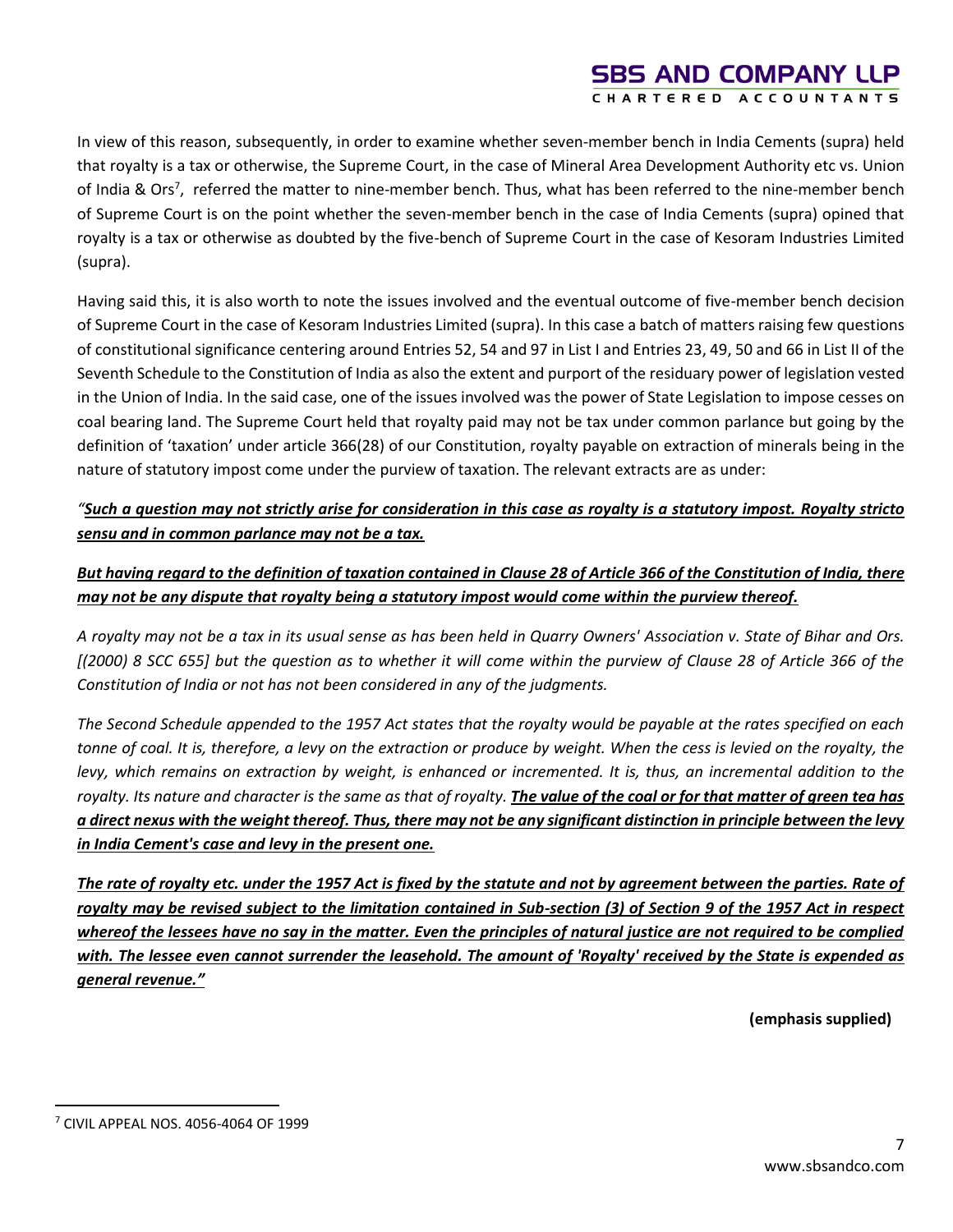The definition of the term 'taxation' under article 366(28) is of wide meaning and includes the imposition of any tax or impost, whether general or local or special, and tax shall be construed accordingly. In view of this wide definition given for the term 'taxation', the Supreme Court in the case of Kesoram Industries Limited (supra) even though doubted the findings of India Cement Limited (supra) that royalty is a tax in common parlance but concluded that it is a compulsory

impost and is in the nature of tax considering the meaning of the word 'taxation' under article 366(28) of our Constitution.

#### **In the matter of Federation of Indian Mineral Industries & Otrs v. Union of India & Anr<sup>8</sup> :**

The provisions of section 9B were originally brought into the statute by way of Ordinance dated  $12^{th}$  January 2015 which was replaced with the Mines and Mineral (Development and Regulation) Amendment Act, 2015. The said amendment act was notified on 27<sup>th</sup> March 2015 retrospectively from 12<sup>th</sup> January 2015. On 16<sup>th</sup> September 2015, Central Government issued a direction to all State Governments to issue notifications establishing DMFs with retrospective effect from 12<sup>th</sup> January 2015. Pursuant to this direction of Central Government, several State Governments have notified the establishment of DMFs with retrospective effect in order to collect DMF charges retrospectively as a percentage of the royalty paid. In this context, the retrospective validity of collection of DMF charges was questioned before the Honorable Supreme Court and in the above case, the Honorable Supreme Court considered the imposition of DMF charges as a tax and struck down the levy on the reasoning that essentials components of tax levy i.e. subject of tax, person liable to pay tax and rate at which tax is levied are not clearly defined as there is a real ambiguity in the levy as DMF was not constituted on the date on which levy was brought into effect and rate of DMF charges was vaguely provided as not exceeding 1/3<sup>rd</sup> of the royalty amount payable under the law. The relevant extracts of the judgment of the Honorable Supreme Court are reproduced as under:

*32. In view of the decision of the Constitution Bench of this Court that the specification of the rate of tax (or any compulsory levy for that matter) is an essential component of the tax regime, it is difficult to agree with the learned Additional Solicitor General that specifying the 12th 14 edition revised by Justice A.K. Patnaik, former Judge, Supreme Court of India, page 876 maximum amount of compensation to be paid to the DMF in terms of Section 9B of the MMDR Act, being an amount not exceeding one- third of the royalty, satisfies the requirements of law. What is required by the law is certainty and not vagueness not exceeding one-third could mean one-fourth or one-fifth or some other fraction. It is this uncertainty that is objectionable.*

### *33. Therefore, our answer to the second question is that the petitioners are not liable to make any contribution to the DMF from 12th January, 2015.*

#### **(emphasis supplied)**

In view of the above extracts of the judgments of Supreme Court in the case of Kesoram Industries Limited (supra) and Federation of India Minerals Limited (supra), it is clear that though the Supreme Court doubted the view whether royalty by its nature is to be understood as tax in common parlance, a view has been consistently taken that it is in the nature of compulsory impost and come within the meaning of 'taxation' as defined under Article 366(28). Thus, even without waiting for the outcome of nine-member bench decision in the case of Mineral Area Development Authority

<sup>8</sup> (Indian Kanoon - http://indiankanoon.org/doc/73517911/)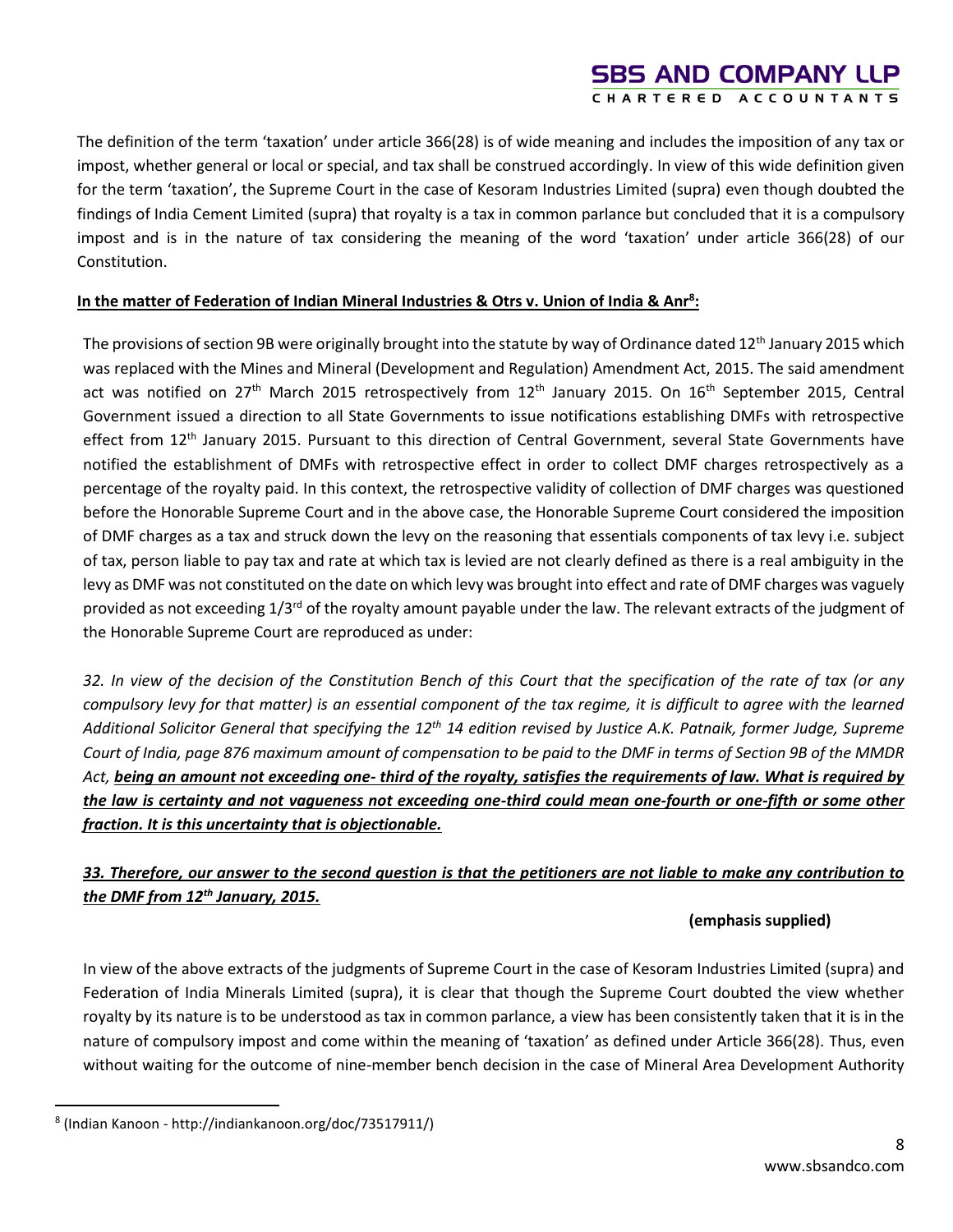(supra), it can be said that royalty is in the nature of tax in view of wide definition given for the term 'taxation' under our Constitution.

### **Royalty Being Tax – Whether amounts to 'service' or 'supply'?**

Having concluded that royalty is in the nature of tax, we will now examine the tax implications under Service Tax Law<sup>9</sup> and GST laws.

#### **Levy under Service Tax:**

Levy of tax under Service Tax is on provision of service. The term 'service' has been defined under section 65B(44) to mean any activity undertaken for consideration. As royalty is in the nature of compulsory impost being unilaterally decided by Government (not as price fixed under a contract between parties), it is in the nature of tax and there by it will not come within the meaning of 'service' as defined to attract service tax.

#### **Levy under GST Law:**

Levy of GST under GST laws is on supply of goods or services. The term 'supply' is defined under section 7 of the CT Act<sup>10</sup> in an inclusive manner and it includes all activities undertaken for consideration unless expressly excluded under schedule III. As mentioned, royalty paid towards extraction of minerals is in the nature of tax and cannot be considered as consideration. In such circumstances, it cannot be said that Government has received consideration to grant rights over the mine for mineral extraction. In such circumstances, it cannot be said that State Government has supplied the service of granting rights for mineral extraction to come under the ambit of supply and thereby no GST can be levied on royalty and DMF charges paid towards mineral rights.

# **Granting of Mineral Rights – Whether a sovereign/statutory function would attract tax?**

Even assuming that royalty paid is not in the nature of tax, levy of service tax on the royalty amounts paid towards extraction of minerals cannot be considered as activity for consideration to come under the ambit of service.

The Government is conferring mineral rights for payment of royalty by virtue of the statutory duty conferred by law made Parliament under Mines and Mineral (Development and Regulation) Act, 1957. Thus, granting of mineral rights for royalty is in the nature of sovereign and statutory functions. These sovereign and statutory functions are not the subject matter of service tax under the law that was in force prior to 01.07.2012. The amounts paid towards sovereign and statutory functions cannot be considered as consideration for a service in order to subject to service tax as per the erstwhile charging section under section 66 of the Service Tax Law. This position was also clarified by Central Board of Indirect Taxes and Customs (herein after referred as 'CBIC') vide their Circular No. 89/7/2006, dated 18-12-2006. The relevant extracts are reproduced as under:

<sup>9</sup> Finance Act, 1994

<sup>10</sup> Central Goods and Services Tax Act, 2017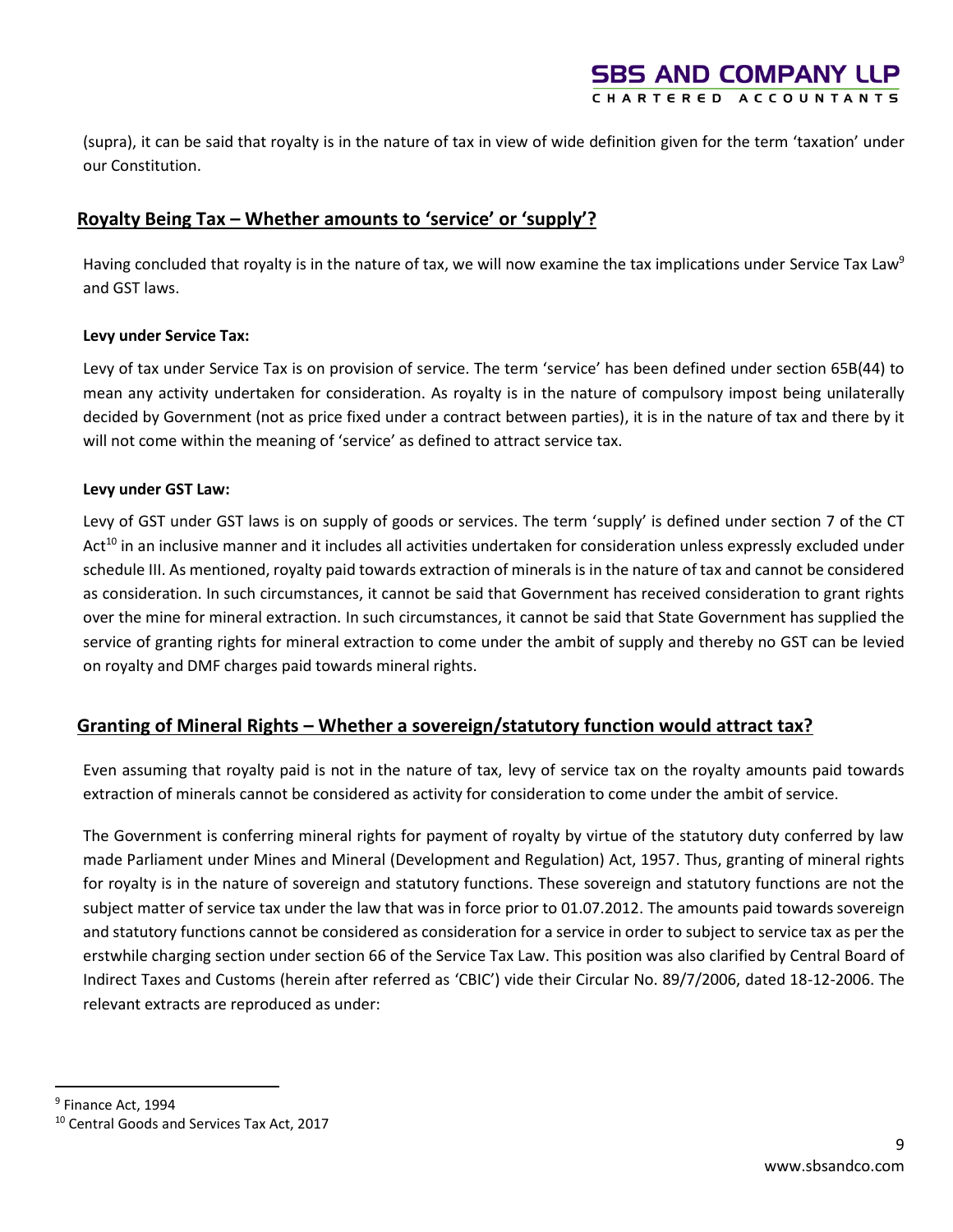- *1. A number of sovereign/public authorities (i.e. an agency constituted/set up by government) perform certain functions/ duties, which are statutory in nature. These functions are performed in terms of specific responsibility assigned to them under the law in force. For examples, the Regional Reference Standards Laboratories (RRSL) undertake verification, approval and calibration of weighing and measuring instruments; the Regional Transport Officer (RTO) issues fitness certificate to the vehicles; the Directorate of Boilers inspects and issues certificate for boilers; or Explosive Department inspects and issues certificate for petroleum storage tank, LPG/CNG tank in terms of provisions of the relevant laws. Fee as prescribed is charged and the same is ultimately deposited into the Government Treasury. A doubt has arisen whether such activities provided by a sovereign/public authority required to be provided under a statute can be considered as 'provision of service' for the purpose of levy of service tax.*
- *2. The issue has been examined. The Board is of the view that the activities performed by the sovereign/public authorities under the provision of law are in the nature of statutory obligations which are to be fulfilled in accordance with law. The fee collected by them for performing such activities is in the nature of compulsory levy as per the provisions of the relevant statute, and it is deposited into the Government Treasury. Such activity is purely in public interest and it is undertaken as mandatory and statutory function. These are not in the nature of service to any particular individual for any consideration. Therefore, such an activity performed by a sovereign/public authority under the provisions of law does not constitute provision of taxable service to a person and, therefore, no service tax is leviable on such activities.*

#### **(emphasis supplied)**

In view of the above extracts of the circular, CBIC has taken a view that the fee collected for performing sovereign and statutory functions cannot be considered as compulsory levy as per the provisions of relevant statute and deposited into Government Treasury. Such fee collected cannot be treated as consideration for a service.

Under the Negative list regime effective from 01.07.2012, the term 'service' has been defined under section 65B(44) to mean any activity undertaken for consideration. In case of non-existence of consideration, the activity involved cannot be considered as service to attract service tax. As amounts collected towards statutory and sovereign functions cannot be considered as consideration for an activity, then the functions undertaken by Government cannot be said to be of the nature of service as defined under Service Tax law to attract service tax. Thus, in the humble opinion of the paper writers, service tax cannot be levied on royalty paid towards mineral rights which is sovereign or statutory function. Further, this view is supported by catena of judgments. Several of them are reproduced hereunder for ready reference:

a. In the case of CCE vs. Maharashtra Industrial Development Corporation<sup>11</sup>, wherein MIDC was collecting charges from plot holders for providing various services. The Department issued a show cause notice to recover service tax on such charges under the category of 'Management, Maintenance and Repair Services' which was confirmed by adjudicating authority and later on by Commissioner (Appeals) during the first appeal. The respondent, in this case, preferred the second appeal before the Honorable CESTAT which has decided the matter in their favour and now the Bombay High Court considered the appeal of the Department on this issue. In this context, the Bombay High Court held as under:

<sup>11</sup> 2018 (9) GSTL 372 (Bom)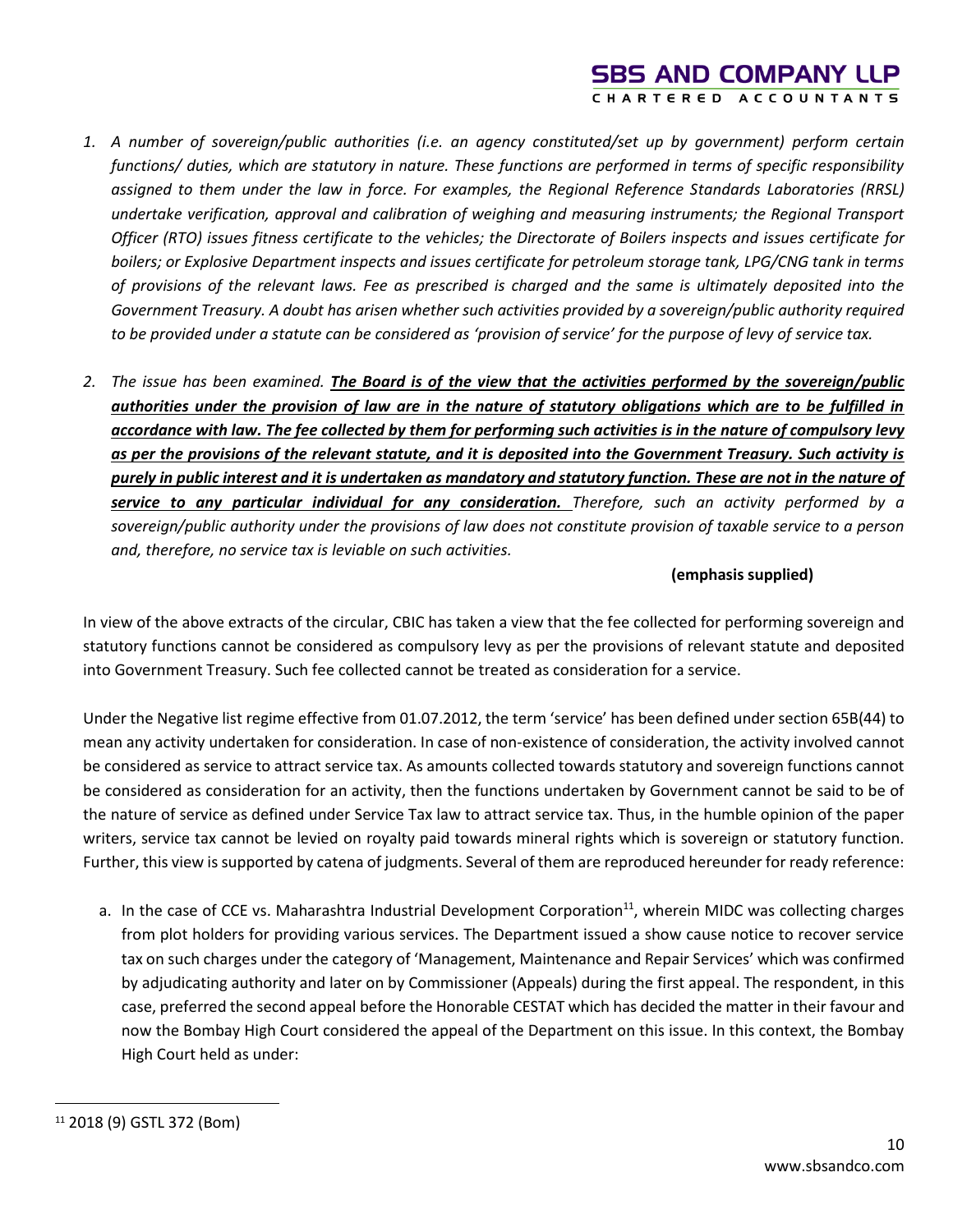*12. We have already referred to Section 14 of the MID Act which provides that the function of the MIDC is not only to develop industrial areas but to establish and manage industrial estates. The role of MIDC is not limited only to establishing industrial estates and allotting the plots or buildings or factory sheds to industrial undertakings. The function and obligation of the MIDC is also to manage and maintain the said industrial estates as provided in Section 14. Therefore, it is the statutory obligation of the MIDC to provide amenities as defined in clause (a) of Section 2 of the MID Act to the industrial estates established by it. Thus, it is the statutory obligation of MIDC to provide and maintain amenities in its Industrial estates such as roads, water supply, street lighting, drainage, etc. Thus, we find that the activities for which the demand was made are part of the statutory functions of the MIDC under MID Act. As stated earlier, the demand is in respect of service charges collected from plot holders for providing them various facilities including maintenance, management and repairs. As provided in the circular dated 18th December, 2006, for providing amenities to the plot holders, the service fees or service charges collected by MIDC are obviously in the nature of compulsory levy which is used by MIDC in discharging statutory obligations under Section 14. We find that even in the Order-in-Original, there is no finding of fact recorded that the service rendered for which Service Tax was sought to be levied was not in the nature of statutory obligation.*

# *13.Therefore, we find no error in the view taken by the Appellate Tribunal. No substantial question of law arises.*

### **(emphasis supplied)**

b. In the case of McLeod (Russel) India Limited vs.  $U O1^{22}$ , the petitioner was a public limited engaged in the business of tea owning tea plantations in the state of Assam. The tea estates corridor is disturbed and there is a constant threat of damage to the tea gardens, the establishments connected with them and their owners and staff from miscreants. Their acts of vandalism are often carried out with terrorist-like precision. The petitioner and other owners approached the State Government of Assam for security and the State Government created a force called Assam Tea Plantation Security Force (ATPSF) to provide security. The State Government charged some amount from the petitioner and other owners for this purpose. The Service Tax department demanded service tax on the charges collected by the Assam Government under reverse charge by considering the service as a support service. In this context, the Kolkata High Court vide para 19 has held as under:

*In the absence of any assertion in the affidavit-in-opposition, this Court cannot take into account any statement made from the bar. Therefore, the statement of the writ petitioner that the appointments to this force, its management, control, finance, discipline, etc., are regulated by the Government is uncontroverted. That the nature of its function is to protect the tea plantations and the personnel working therein against unlawful acts is also uncontroverted. Therefore, prima facie there is every indication that the service rendered by this force is sovereign and hence not a "support service".*

 **(emphasis supplied)**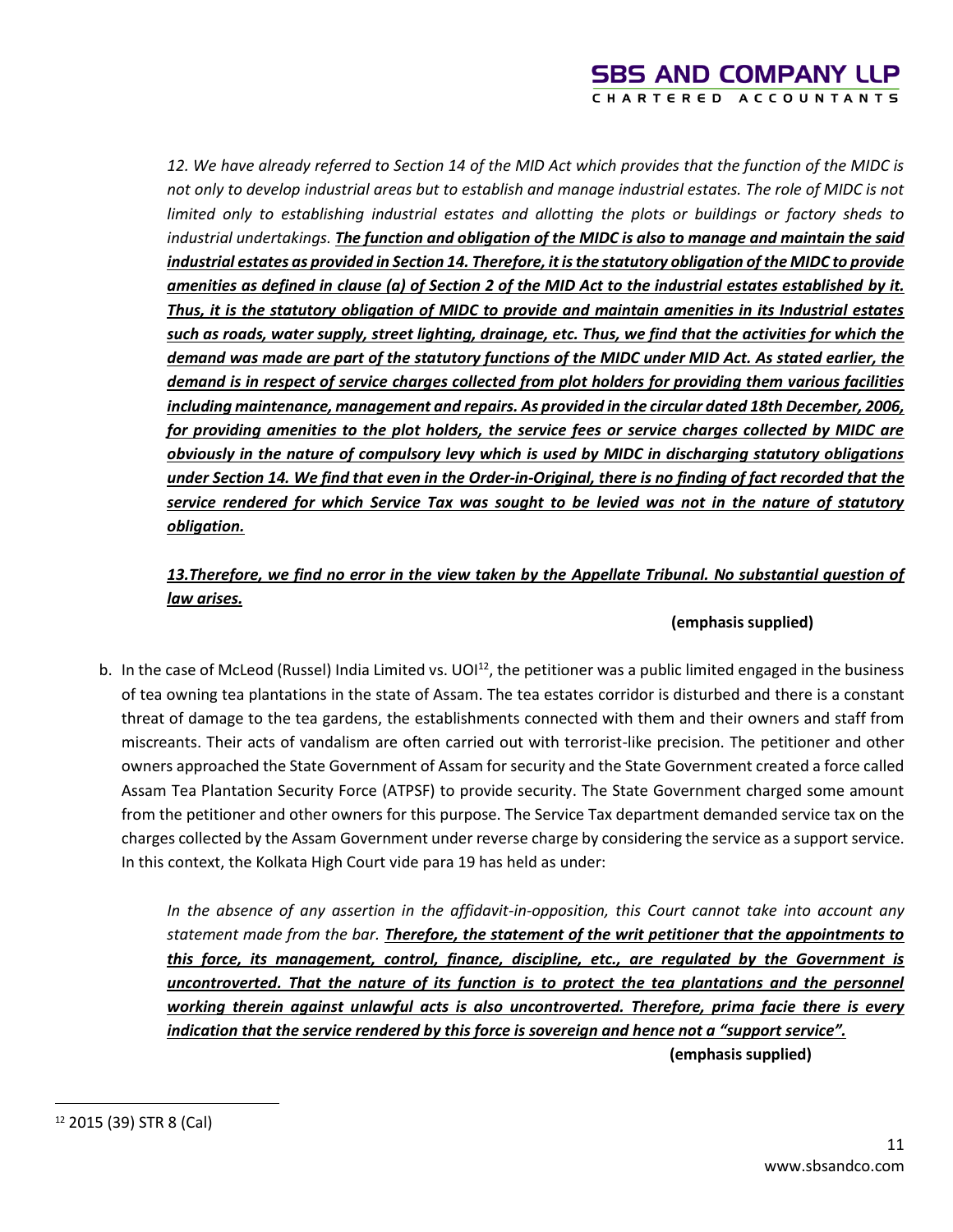c. In the case of Karad Nagar Parishad vs. CCE<sup>13</sup>, the CESTAT examined the applicability of service tax on slaughterhouse fees and amounts collected as advertisement tax by Municipal Corporation was examined. In this context, it was held vide para 4 as under:

*As regards the slaughter house fees we observed that as per the Schedule Twelfth of Article 243W, regulation of slaughter houses is the sovereign function of the Municipal Corporation. Therefore, the fees collected towards the regulation of slaughter houses, the demand of Service Tax is hereby set aside. The service tax demand was also confirmed on the amount collected by the appellant towards advertisement. It is the submission of the appellant that it is not the service charges collected towards providing advertisement service by the appellant to the various persons, but it is an advertisement tax which is a statutory levy and collected for display the advertisement by any person at any place whether the place owned by the Corporation or by any individual therefore the advertisement tax being a statutory levy cannot be chargeable to service tax.* It is observed from the receipt of the Municipal Corporation i.e. appellant that the amount towards so called advertisement was collected as 'Jahirat Kar (Advertisement Tax)'. *We are of the view that the advertisement tax being statutory tax levy by the Municipal Corporation should not be liable to service tax. Hence, we set aside the demand of service tax on this count.* 

### **(emphasis supplied)**

Thus, in view of the above decisions and the legal position clarified by CBIC Circular, even without course to the view that royalty is in the nature of tax, it can be said that royalty paid towards mineral rights is in the nature of sovereign and statutory function and cannot be subject to service tax as an activity undertaken for consideration.

In the humble opinion of paper writers, as fee collected towards sovereign and statutory functions cannot be considered as consideration received for an activity, the sovereign and statutory functions cannot come within the meaning of Supply under GST laws as well. Therefore, the above legal position would also come handy to plead that no GST is payable on royalty paid towards mineral rights.

# **Contrary Judgments and Rulings:**

The Rajasthan High Court in the case of Udaipur Chambers of Commerce and Industry vs UOI<sup>14</sup> has held that service tax is leviable on royalty paid over mineral rights. The relevant extracts under para 22 are reproduced as under:

*"Taking into consideration all these principles relating to "consideration", we are of considered opinion that the royalty is nothing but a "consideration" to have mining operations in the leased area on execution of a mining lease. It is a part of agreement arrived between the parties to have lease of a mining area to undertaking mining operations. The royalty* 

<sup>13</sup> 2019 (20) GSTL 288 (Tri-Mumbai)

<sup>14</sup> 2018 (8) GSTL 170 (Raj)